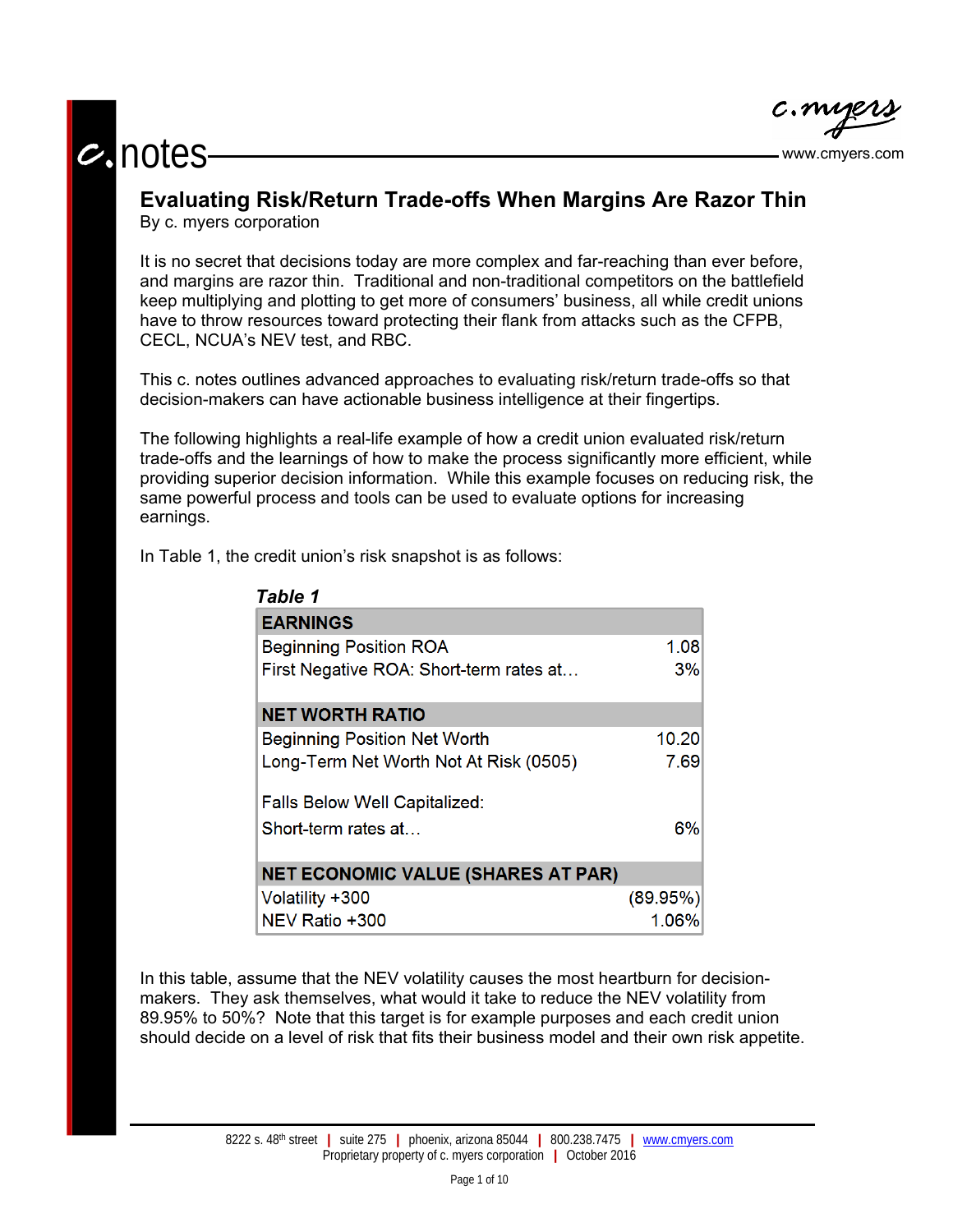## **Decisions Based on Value Volatility**

 *Table 2* 

This credit union started by taking a traditional approach to reducing interest rate risk. They sorted by economic value volatility in a +300 rate environment, ranking the volatility largest to smallest, for loans and investments. Table 2 displays a subset of the results. It shows that CMOs – Fxd, MBS – Fxd, and 1<sup>st</sup> Mortgages – Fxd have the greatest market value risk if rates were to rise.

The credit union then tested eliminating their positions in CMOs – Fxd, MBS – Fxd, and a large portion of the  $1<sup>st</sup>$  Mortgages – Fxd in order to get the economic value volatility below 50%.

| Tavie z        |                                                                      |                               |           |                        |  |  |  |
|----------------|----------------------------------------------------------------------|-------------------------------|-----------|------------------------|--|--|--|
|                | <b>Economic Value Volatility</b><br><b>Sorted By Largest Decline</b> |                               |           |                        |  |  |  |
|                |                                                                      | <b>Current</b><br><b>Book</b> |           | +300 Value Change<br>% |  |  |  |
|                | <b>Rank Category Name</b>                                            | $($ \$000s $)$                | (\$000s)  |                        |  |  |  |
| 1              | CMO - Fxd                                                            | 3.254                         | $-815$    | $-25.0%$               |  |  |  |
| $\overline{2}$ | MBS - Fxd                                                            | 30,600                        | $-5.470$  | $-17.9%$               |  |  |  |
| 3              | 1st Mortgages - Fxd                                                  | 158,895                       | $-27,791$ | $-17.5%$               |  |  |  |
| 4              | <b>MBL Real Estate - Fxd</b>                                         | 9,618                         | $-1.652$  | $-17.2%$               |  |  |  |
| 5              | Callable Step Up                                                     | 10,185                        | $-1,136$  | $-11.2%$               |  |  |  |
| 6              | <b>Callable Bond</b>                                                 | 63,655                        | $-6,982$  | $-11.0%$               |  |  |  |
| 7              | Home Equity - Fxd                                                    | 83,273                        | $-8,473$  | $-10.2%$               |  |  |  |
| 8              | <b>MBS ARMS</b>                                                      | 9,813                         | $-535$    | $-5.5%$                |  |  |  |
| 9              | RV - Fxd                                                             | 35,193                        | $-1,765$  | $-5.0%$                |  |  |  |
| 10             | <b>MBL Vehicle - Fxd</b>                                             | 2,405                         | $-114$    | $-4.7%$                |  |  |  |
|                |                                                                      |                               |           |                        |  |  |  |

As shown below, if the credit union took these actions, the NEV volatility would drop below 50%. Results show the original base case on the bottom half of the report, and the What-If scenario on the top.

#### *Table 3―Solution 1*

|         | Case 151B, Existing Commitments, Solution 1: Sell CMOs, MBS P/T, Mortgage Loans, \$ in Thousands |            | Net Economic Value (+-300)<br>Scenario Representing Current Market Rates = 0002 | Net Worth \$65.838 = 10.0%. Established Minimum Net Worth \$46.092 = 7.0% |              |
|---------|--------------------------------------------------------------------------------------------------|------------|---------------------------------------------------------------------------------|---------------------------------------------------------------------------|--------------|
|         | <b>Interest Rate</b><br>Scenario                                                                 | <b>NEV</b> | \$ Change                                                                       | % Change                                                                  | <b>NEV %</b> |
|         | Solution 1: Sell CMOs, MBS P/T, Mortgage Loans                                                   |            |                                                                                 |                                                                           |              |
| Current | 0002                                                                                             | 62.926     |                                                                                 |                                                                           | 9.59%        |
| $+100$  | 0103                                                                                             | 52.605     | (10, 321)                                                                       | $(16.40\%)$                                                               | 8.17%        |
| $+200$  | 0204                                                                                             | 42,256     | (20, 669)                                                                       | (32.85%)                                                                  | 6.69%        |
| $+300$  | 0305                                                                                             | 31.524     | (31.402)                                                                        | (49.90%                                                                   | 5.09%        |
|         | Base Case: NEV Shares at Par                                                                     |            |                                                                                 |                                                                           |              |
| Current | 0002                                                                                             | 62.926     |                                                                                 |                                                                           | 9.59%        |
| $+100$  | 0103                                                                                             | 44.878     | (18,048)                                                                        | $(28.68\%)$                                                               | 7.05%        |
| $+200$  | 0204                                                                                             | 26,330     | (36, 596)                                                                       | $(58.16\%)$                                                               | 4.28%        |
| $+300$  | 0305                                                                                             | 6,327      | (56, 599)                                                                       | $(89.95\%)$                                                               | 1.06%        |

8222 s. 48th street **|** suite 275 **|** phoenix, arizona 85044 **|** 800.238.7475 **|** www.cmyers.com Proprietary property of c. myers corporation **|** October 2016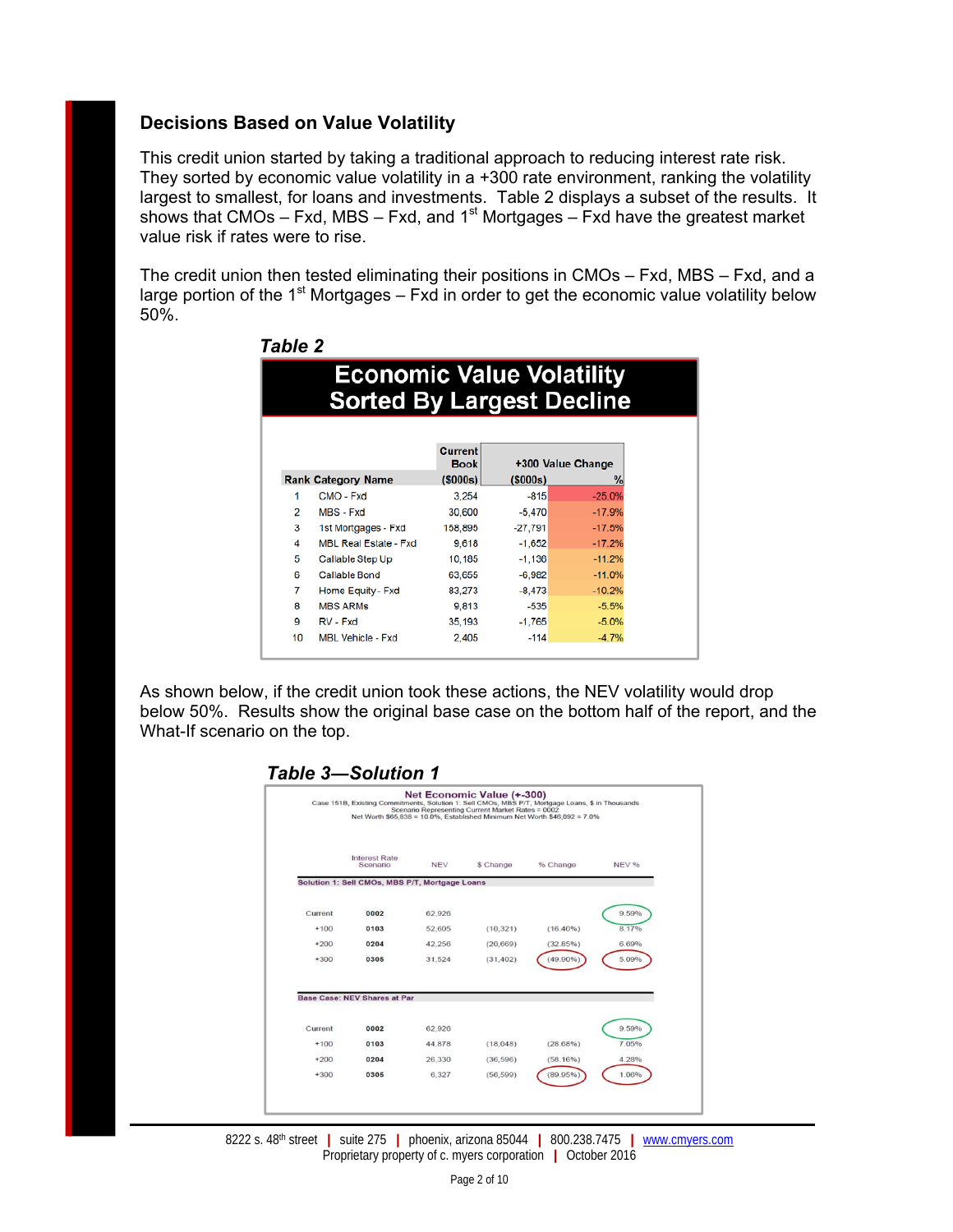# **NEV Does Not Show the Impact to Earnings**

The NEV would show that this decision is a "no brainer." Note in the results above that the NEV in the current rate environment is unchanged after the restructuring.

**What would this tell decision-makers and examiners?** It would show that the credit union is no worse off today for selling higher-yielding, long-term, fixed-rate assets and actually has less interest rate risk. In essence, there appears to be no downside to this decision.

However, remember that NEV does not show risk vs. return trade-offs nor, more importantly, the profitability profile in current or alternate rate environments. *Earnings matter* so decision-makers and examiners need to take it a step further.

When evaluating the risk/return trade-offs of different decisions, it is critical that credit unions run these scenarios through a robust A/LM model capable of helping decisionmakers understand the impact to profitability over the long run, covering a wide range of rates and yield curves.

While the NEV may suggest this course of action would benefit the credit union without any harm in the current environment, decision-makers should be feeling some anxiety at this point when considering how much potential yield would be sacrificed. While the credit union achieved its goal with respect to NEV, how much was given up in earnings potential?

|                                         | Case 151B, Solution 1: Sell CMOs, MBS P/T, Mortgage Loans, \$ in Thousands<br>Scenario Representing Current Market Rates = 0002, Rates Change Over 12 Months<br>Net Worth \$65,838 = 10.0%, Established Minimum Net Worth \$46,092 = 7.0% |       |              |
|-----------------------------------------|-------------------------------------------------------------------------------------------------------------------------------------------------------------------------------------------------------------------------------------------|-------|--------------|
|                                         | Before                                                                                                                                                                                                                                    | After | Difference   |
| <b>KEY INFORMATION</b>                  |                                                                                                                                                                                                                                           |       |              |
| Decision Model Case Name                |                                                                                                                                                                                                                                           |       |              |
| <b>Before</b>                           | <b>Base Case</b>                                                                                                                                                                                                                          |       | $-$4.0$ M/yr |
| After                                   | Solution 1: Sell CMOs, MBS P/T, Mortgage Loans                                                                                                                                                                                            |       | NI on a      |
| Current Scenario                        | 0002                                                                                                                                                                                                                                      | 0002  | \$660M CU    |
|                                         |                                                                                                                                                                                                                                           |       |              |
| <b>EARNINGS</b>                         |                                                                                                                                                                                                                                           |       |              |
| Beginning Position ROA                  | 1.08                                                                                                                                                                                                                                      | 0.47  | (0.61)       |
| First Negative ROA: Short-term rates at | 3%                                                                                                                                                                                                                                        | 2%    | $-1%$        |
| <b>NET WORTH RATIO</b>                  |                                                                                                                                                                                                                                           |       |              |
| Beginning Position Net Worth            | 10.20                                                                                                                                                                                                                                     | 10.00 | (0.20)       |
| Long-Term Net Worth At Risk (0505)      | 2.51                                                                                                                                                                                                                                      | 1.81  | (0.69)       |
| Long-Term Net Worth Not At Risk (0505)  | 7.69                                                                                                                                                                                                                                      | 8.19  | 0.49         |
| Falls Below Established Minimum         |                                                                                                                                                                                                                                           |       |              |
| Short-term rates at                     | 6%                                                                                                                                                                                                                                        | 7%    | 1%           |
| Falls Below Well Capitalized:           |                                                                                                                                                                                                                                           |       |              |
| Short-term rates at                     | 6%                                                                                                                                                                                                                                        | 7%    | 1%           |

## *Table 4―Solution 1*

In Table 4, the return on assets (ROA) drops from 108 bps to 47 bps. That ROA reduction of 61 bps works out to about \$4 million per year in bottom-line earnings for this credit union. Consider what the credit union could do for members and employees with an extra \$4 million per year in earnings.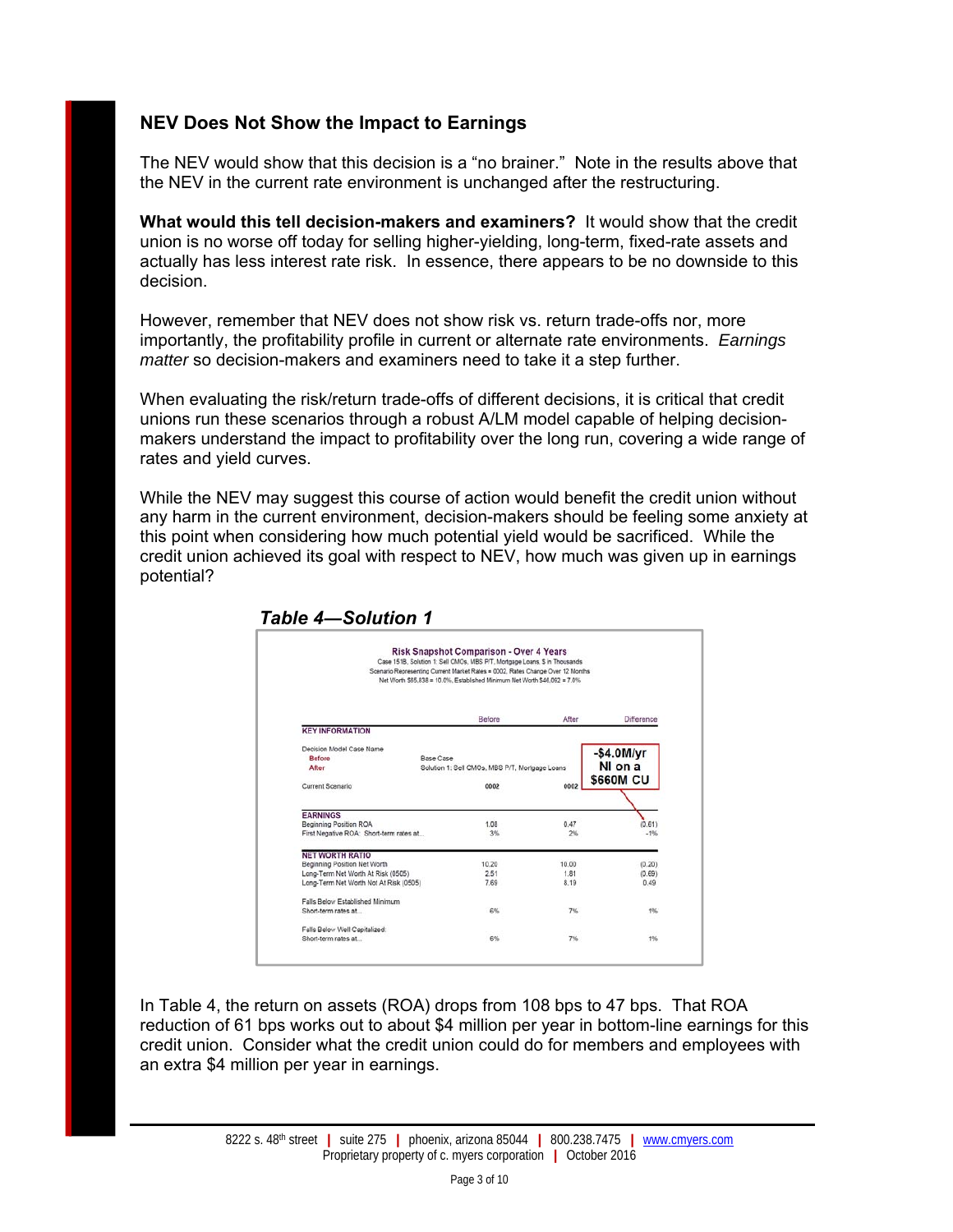Ironically, because the credit union gave up so much in earnings, it is in a position to actually lose money sooner than before it restructured the balance sheet and, the net worth ratio has dropped 20 bps because losses on assets were actually realized. If rates rise far enough, there is less net worth put at risk with the new structure. However, for every basis point of risk reduction as rates rise, there is almost 1 bp of earnings given up today (69 bps less Long-Term Net Worth at Risk for 61 bps less ROA). In looking at these results, decision-makers should ask themselves whether this is a good trade-off.

# **Decisions Based on Value Volatility Relative to Earnings**

What else should be included? Economic value can still be a component of the solution; however, the decision information improves when calculating value volatility against the yield. Rather than just focusing on a view of risk, the risk/return relationship can be expressed by dividing the +300 value volatility by the yield.

Table 5 builds on Table 2 by showing the yield next to the volatility along with a column that relates the volatility to the return (below).

|    | <b>Economic Value Volatility</b> |                               | <b>Risk vs. Return</b>  |                      |           |                      |
|----|----------------------------------|-------------------------------|-------------------------|----------------------|-----------|----------------------|
|    |                                  | <b>Current</b><br><b>Book</b> | <b>Current</b><br>Yield | +300 Value<br>Change |           | <b>Risk</b>          |
|    | <b>Rank Category Name</b>        | (\$000s)                      | $\%$                    | (\$000s)             | $\%$      | VS.<br><b>Return</b> |
| 1  | $CMO - Fxd$                      | 3,254                         | 1.75                    | $-815$               | $-25.0%$  | $-14.3%$             |
| 2  | MBS-Fxd                          | 30,600                        | 1.74                    | $-5,470$             | $-17.9%$  | $-10.3%$             |
| 3  | 1st Mortgages - Fxd              | 158,895                       | 4.36                    | $-27,791$            | $(-17.5%$ | $-4.0%$              |
| 4  | MBL Real Estate - Fxd            | 9,618                         | 4.25                    | $-1,652$             | $-17.2%$  | $-4.0%$              |
| 5  | Callable Step Up                 | 10,185                        | 1.25                    | $-1,136$             | $-11.2%$  | $-8.9%$              |
| 6  | <b>Callable Bond</b>             | 63,655                        | 1.35                    | $-6,982$             | $-11.0%$  | $-8.1%$              |
| 7  | Home Equity - Fxd                | 83,273                        | 5.42                    | $-8.473$             | $-10.2%$  | $-1.9%$              |
| 8  | <b>MBS ARMs</b>                  | 9,813                         | 1.18                    | $-535$               | $-5.5%$   | $-4.6%$              |
| 9  | $RV - Fxd$                       | 35,193                        | 6.23                    | $-1.765$             | $-5.0%$   | $-0.8%$              |
| 10 | <b>MBL Vehicle - Fxd</b>         | 2,405                         | 5.13                    | $-114$               | $-4.7%$   | $-0.9%$              |

Viewing the risk this way means that the  $1<sup>st</sup>$  Mortgages – Fxd devalue by about 4% for every 100 bps of yield. MBS – Fxd devalue by 10.3% for every 100 bps of yield.

#### **If you look at it from a risk relative to return perspective, how might that change the categories you target when trying to reduce risk?**

When the focus was just on value, regardless of return, the CMOs – Fxd, MBS – Fxd, and  $1<sup>st</sup>$  Mortgages – Fxd were the primary targets. However, when you re-sort by the risk vs. return, other categories, such as Callable Bonds and Callable Step Ups, move toward the top.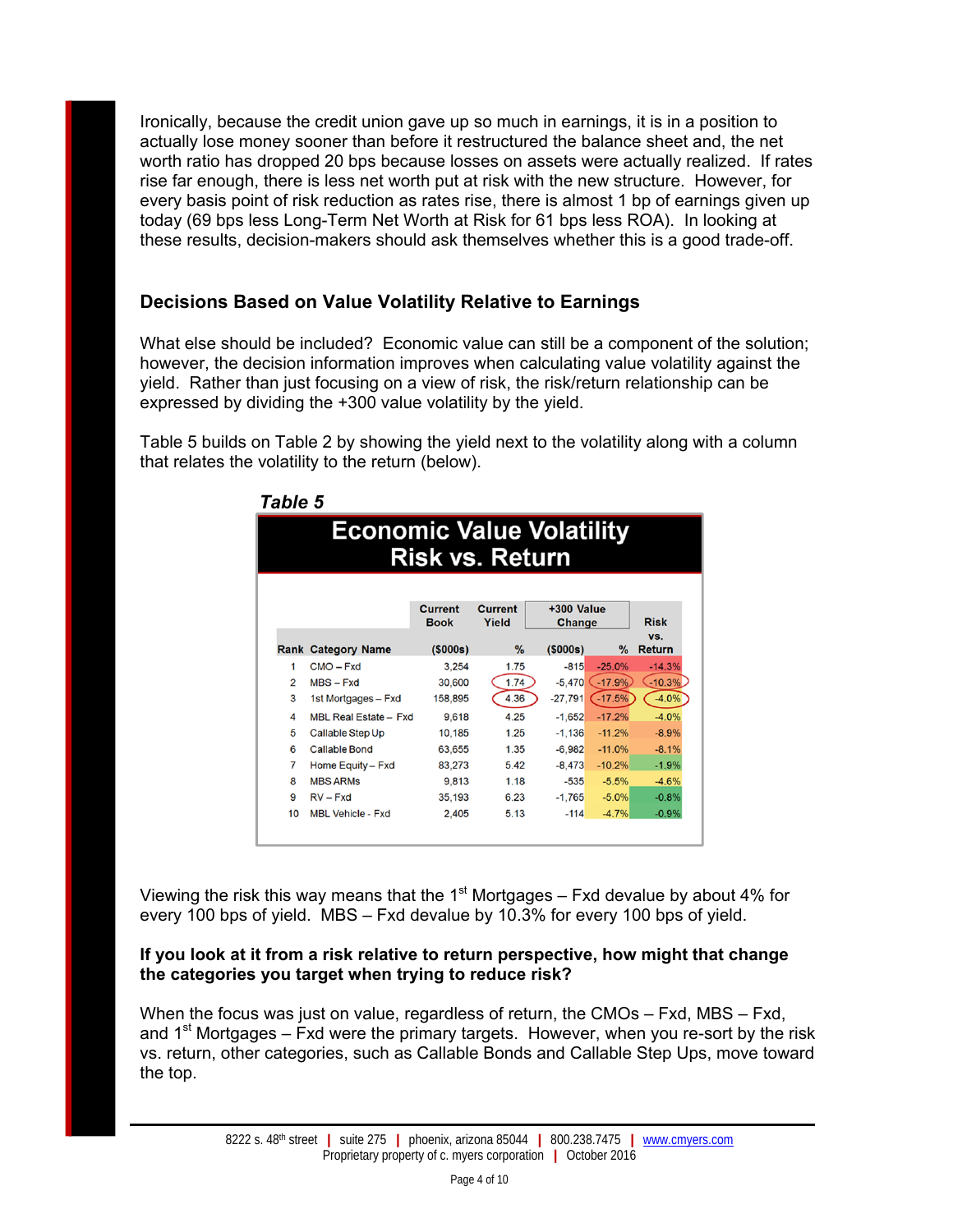From a risk relative to return perspective, the callables are actually more concerning than the fixed mortgages. Solution 2 reruns the scenario focusing on the MBS – Fxd, CMOs – Fxd, the Callable Bonds and Callable Step Ups, with just a small reduction in 1st Mortgages – Fxd (see Table 6).

|         |                                              |            | Net Economic Value (+-300)<br>Scenario Representing Current Market Rates = 0002 | Case 151B, Existing Commitments, Solution 2: Sell Assets Based on Risk/Return. \$ in Thousands<br>Net Worth \$66,183 = 10.0%, Established Minimum Net Worth \$46,116 = 7.0% |       |
|---------|----------------------------------------------|------------|---------------------------------------------------------------------------------|-----------------------------------------------------------------------------------------------------------------------------------------------------------------------------|-------|
|         | <b>Interest Rate</b><br>Scenario             | <b>NEV</b> | \$ Change                                                                       | % Change                                                                                                                                                                    | NEV % |
|         | Solution 2: Sell Assets Based on Risk/Return |            |                                                                                 |                                                                                                                                                                             |       |
| Current | 0002                                         | 62,926     |                                                                                 |                                                                                                                                                                             | 9.59% |
| $+100$  | 0103                                         | 52,826     | (10, 100)                                                                       | (16.05%)                                                                                                                                                                    | 8.20% |
| $+200$  | 0204                                         | 42.418     | (20, 508)                                                                       | (32.59%)                                                                                                                                                                    | 6.71% |
| $+300$  | 0305                                         | 31.511     | (31.416)                                                                        | (49.92%)                                                                                                                                                                    | 5.09% |
|         | Base Case: NEV Shares at Par                 |            |                                                                                 |                                                                                                                                                                             |       |
| Current | 0002                                         | 62.926     |                                                                                 |                                                                                                                                                                             | 9.59% |
| $+100$  | 0103                                         | 44,878     | (18,048)                                                                        | (28.68%)                                                                                                                                                                    | 7.05% |
| $+200$  | 0204                                         | 26.330     | (36, 596)                                                                       | (58.16%)                                                                                                                                                                    | 4.28% |
| $+300$  | 0305                                         | 6.327      | (56, 599)                                                                       | (89.95%)                                                                                                                                                                    | 1.06% |

Just like Solution 1, the NEV does not change in the current environment, showing no downside to taking this action. Solution 2 also solved for the +300 bp rate environment (materially less value risk). But what about earnings?

| Risk Snapshot Comparison - Over 4 Years<br>Case 151B, Solution 2: Sell Assets Based on Risk/Return, S in Thousands<br>Scenario Representing Current Market Rates = 0002, Rates Change Over 12 Months<br>Net Worth \$66,183 = 10.0%, Established Minimum Net Worth \$46,116 = 7.0% |                                              |       |                  |  |  |  |  |  |
|-----------------------------------------------------------------------------------------------------------------------------------------------------------------------------------------------------------------------------------------------------------------------------------|----------------------------------------------|-------|------------------|--|--|--|--|--|
|                                                                                                                                                                                                                                                                                   | <b>Before</b>                                | After | Difference       |  |  |  |  |  |
| <b>KEY INFORMATION</b>                                                                                                                                                                                                                                                            |                                              |       |                  |  |  |  |  |  |
| Decision Model Case Name                                                                                                                                                                                                                                                          |                                              |       |                  |  |  |  |  |  |
| <b>Before</b>                                                                                                                                                                                                                                                                     | Base Case                                    |       | $-$ \$3.2M/yr    |  |  |  |  |  |
| After                                                                                                                                                                                                                                                                             | Solution 2: Sell Assets Based on Risk/Return |       | NI on a          |  |  |  |  |  |
| Current Scenario                                                                                                                                                                                                                                                                  | 0002                                         | 0002  | <b>\$660M CU</b> |  |  |  |  |  |
| <b>EARNINGS</b>                                                                                                                                                                                                                                                                   |                                              |       |                  |  |  |  |  |  |
| <b>Beginning Position ROA</b>                                                                                                                                                                                                                                                     | 1.08                                         | 0.60  | (0.48)           |  |  |  |  |  |
| First Negative ROA: Short-term rates at                                                                                                                                                                                                                                           | 3%                                           | 7%    | 4%               |  |  |  |  |  |
| <b>NET WORTH RATIO</b>                                                                                                                                                                                                                                                            |                                              |       |                  |  |  |  |  |  |
| <b>Beginning Position Net Worth</b>                                                                                                                                                                                                                                               | 10.20                                        | 10.05 | (0.16)           |  |  |  |  |  |
| Long-Term Net Worth At Risk (0505)                                                                                                                                                                                                                                                | 2.51                                         | 0.28  | (2.23)           |  |  |  |  |  |
| Long-Term Net Worth Not At Risk (0505)                                                                                                                                                                                                                                            | 7.69                                         | 9.77  | 207              |  |  |  |  |  |
| Falls Below Established Minimum                                                                                                                                                                                                                                                   |                                              |       |                  |  |  |  |  |  |
| Short-term rates at                                                                                                                                                                                                                                                               | 6%                                           | 11%   | 5%               |  |  |  |  |  |
| Falls Below Well Capitalized:                                                                                                                                                                                                                                                     |                                              |       |                  |  |  |  |  |  |
| Short-term rates at                                                                                                                                                                                                                                                               | 6%                                           | 11%   | 5%               |  |  |  |  |  |

8222 s. 48th street **|** suite 275 **|** phoenix, arizona 85044 **|** 800.238.7475 **|** www.cmyers.com Proprietary property of c. myers corporation **|** October 2016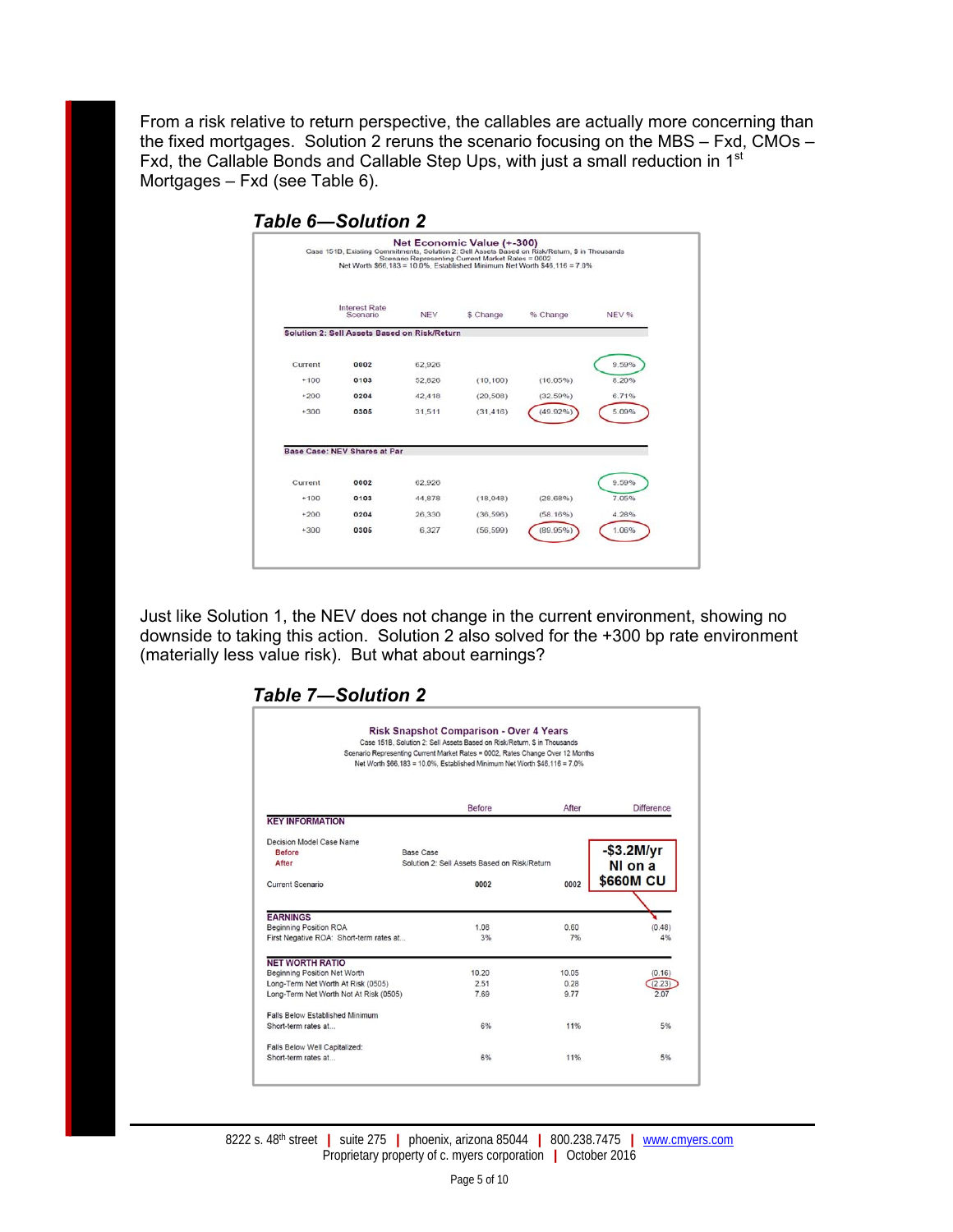Table 7 shows the credit union is still giving up earnings though not as much as Solution 1. Further, the financial structure would now be positioned to not lose money until rates increase 700 bps. The beginning net worth ratio decreases as losses on sales are realized. However, there is a significant reduction in Long-Term Net Worth At Risk.

Compared to Solution 1, the overall risk and return trade-off is much more favorable. Consider that Solution 2 results in 223 bps improvement in net worth at risk, while giving up 48 bps of earnings. In this scenario, for every 5 bps reduction in risk, the credit union would give up about 1 bp of earnings today.

Despite having a better risk reduction to ROA impact (5 to 1 in Solution 2 versus 1 to 1 in Solution 1), it is important to reiterate that Solution 2 still sacrifices a lot of earnings if rates stay low.



Table 8 provides some additional comparisons between Solutions 1 and 2.

Overall, the credit union would be much better off with Solution 2.

If your credit union is told to reduce risk, or if you believe your credit union needs to reduce risk, don't just stop at Solution 1. Make sure the short- and long-term impact to ROA in the current and alternate environments is factored into these decisions, not just the impact of market value.

## **Earnings Risk/Return View – The Bottom Line Matters**

The decision driver in Solution 1 was to address the NEV volatility. Solution 2 took that a step further and evaluated the value volatility relative to the return. Solution 3 takes an alternative approach and asks the question: **What if your decision drivers were based on making solid earnings right now, while still being able to make money if rates change within a reasonable range?**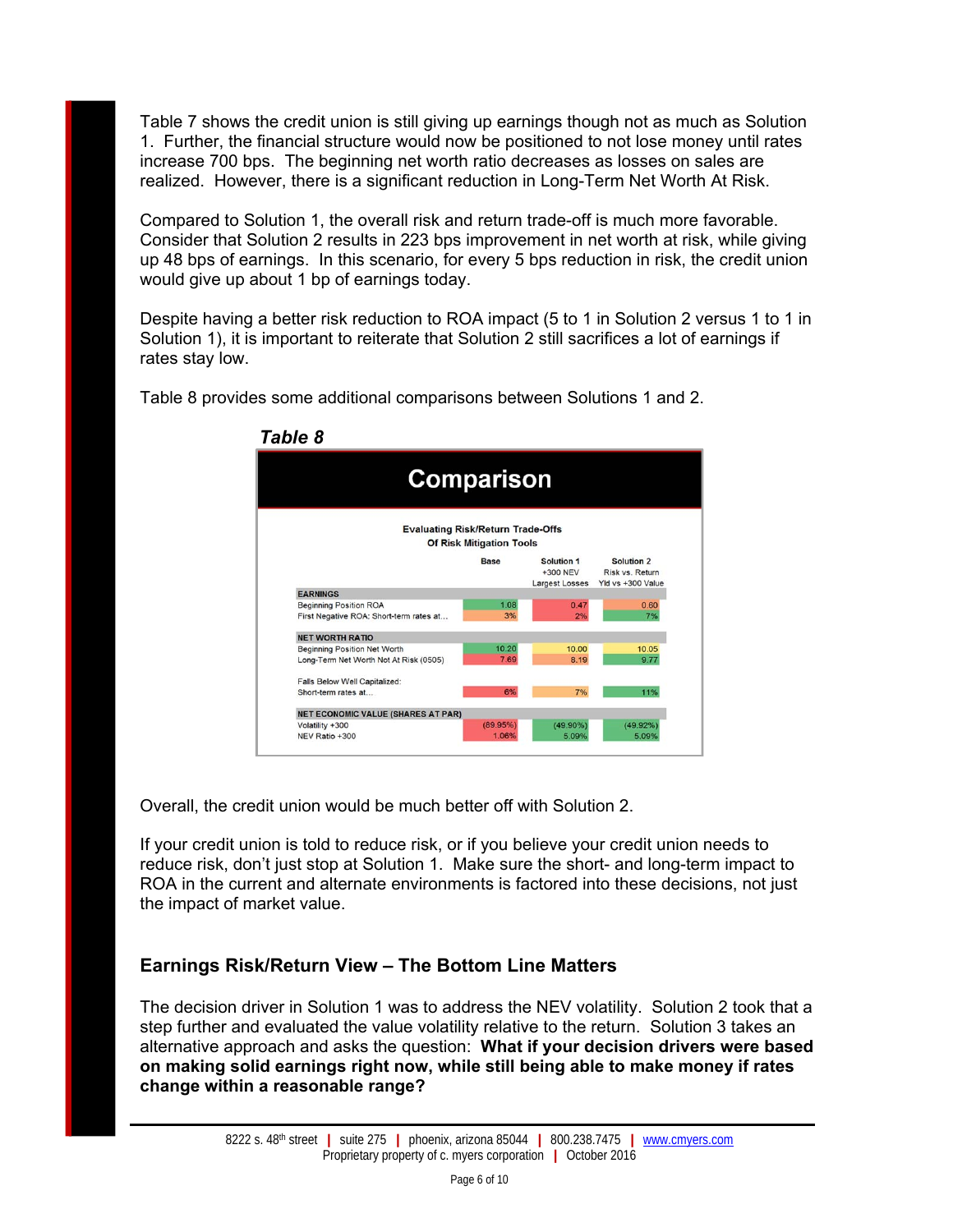

Understanding bottom-line earnings in the current and alternate rate environments is no longer optional. All strategic decisions and initiatives depend on earnings power and, ultimately, optimizing net worth. Nearly every decision made impacts one or more of the strategy levers.

Using actual bottom-line profitability as a decision filter can help decision-makers understand how much current earnings could be impacted, how profitability in different rate environments could change, and the breakeven point.

Understanding the breakeven point is critical, but is often ignored.

Table 9 identifies the categories that have the most volatility from an earnings perspective. This table relates the impact of the Net Income Volatility (NI Volatility) to the size of the asset. It also compares that volatility (aka Earnings Risk) to the current Return. See the table below:

| I UNIV J                                             |         |                |                   |                  |                  |  |  |  |
|------------------------------------------------------|---------|----------------|-------------------|------------------|------------------|--|--|--|
| <b>Earnings Volatility</b><br><b>Risk vs. Return</b> |         |                |                   |                  |                  |  |  |  |
|                                                      |         |                |                   | +300 Change      |                  |  |  |  |
|                                                      |         | <b>Current</b> | <b>NI</b>         | % NI Impact      | <b>Earn Risk</b> |  |  |  |
| <b>Category Name</b>                                 | (5000s) | Yield %        | <b>Volatility</b> | <b>vs Assets</b> | vs Return        |  |  |  |
| <b>Callable Step Up</b>                              | 10.185  | 1.25%          | $-727$            | $-335%$          | $-571%$          |  |  |  |
| <b>Callable Bond</b>                                 | 63.655  | 1.35%          | $-3.192$          | $-236%$          | $-371%$          |  |  |  |
| CMO - Fxd                                            | 3,254   | 1.75%          | $-160$            | $-231%$          | $-281%$          |  |  |  |
| MBS - Fxd                                            | 30,600  | 1.74%          | $-962$            | $-148%$          | $-181%$          |  |  |  |
| <b>Investment CDs - Fxd</b>                          | 7.639   | 0.83%          | $-99$             | $-61%$           | $-155%$          |  |  |  |
| <b>MBL Real Estate - Fxd</b>                         | 9.618   | 4.25%          | $-321$            | $-157%$          | $-78%$           |  |  |  |
| 1st Mortgages - Fxd                                  | 158,895 | 4.36%          | $-5.233$          | $-155%$          | $-76%$           |  |  |  |
| Home Equity - Fxd                                    | 83.273  | 5.42%          | $-1.916$          | $-108%$          | $-42%$           |  |  |  |
| <b>MBL Vehicle - Fxd</b>                             | 2.405   | 5.13%          | $-39$             | $-76%$           | $-32%$           |  |  |  |
| RV - Fxd                                             | 35,193  | 6.23%          | $-640$            | $-85%$           | $-29%$           |  |  |  |
| New Autos - Fxd                                      | 58,282  | 4.58%          | $-751$            | $-61%$           | $-28%$           |  |  |  |
| <b>Used Autos - Fxd</b>                              | 90.127  | 4.98%          | $-1.164$          | $-61%$           | $-26%$           |  |  |  |
| Share/CD Secured - Fxd                               | 11,812  | 3.02%          | $-79$             | $-31%$           | $-22%$           |  |  |  |
| Credit Card - Fxd                                    | 11,241  | 10.43%         | $-145$            | $-61%$           | $-12%$           |  |  |  |
| Signature - Fxd                                      | 4.260   | 13.30%         | $-29$             | $-32%$           | $-5%$            |  |  |  |
| <b>HELOC - Var</b>                                   | 13,317  | 3.25%          | 382               | 135%             |                  |  |  |  |
| Overnights                                           | 34.730  | 0.25%          | 954               | 129%             |                  |  |  |  |
| <b>MBS ARMs</b>                                      | 9,813   | 1.18%          | 79                | 38%              |                  |  |  |  |

# *Table 9*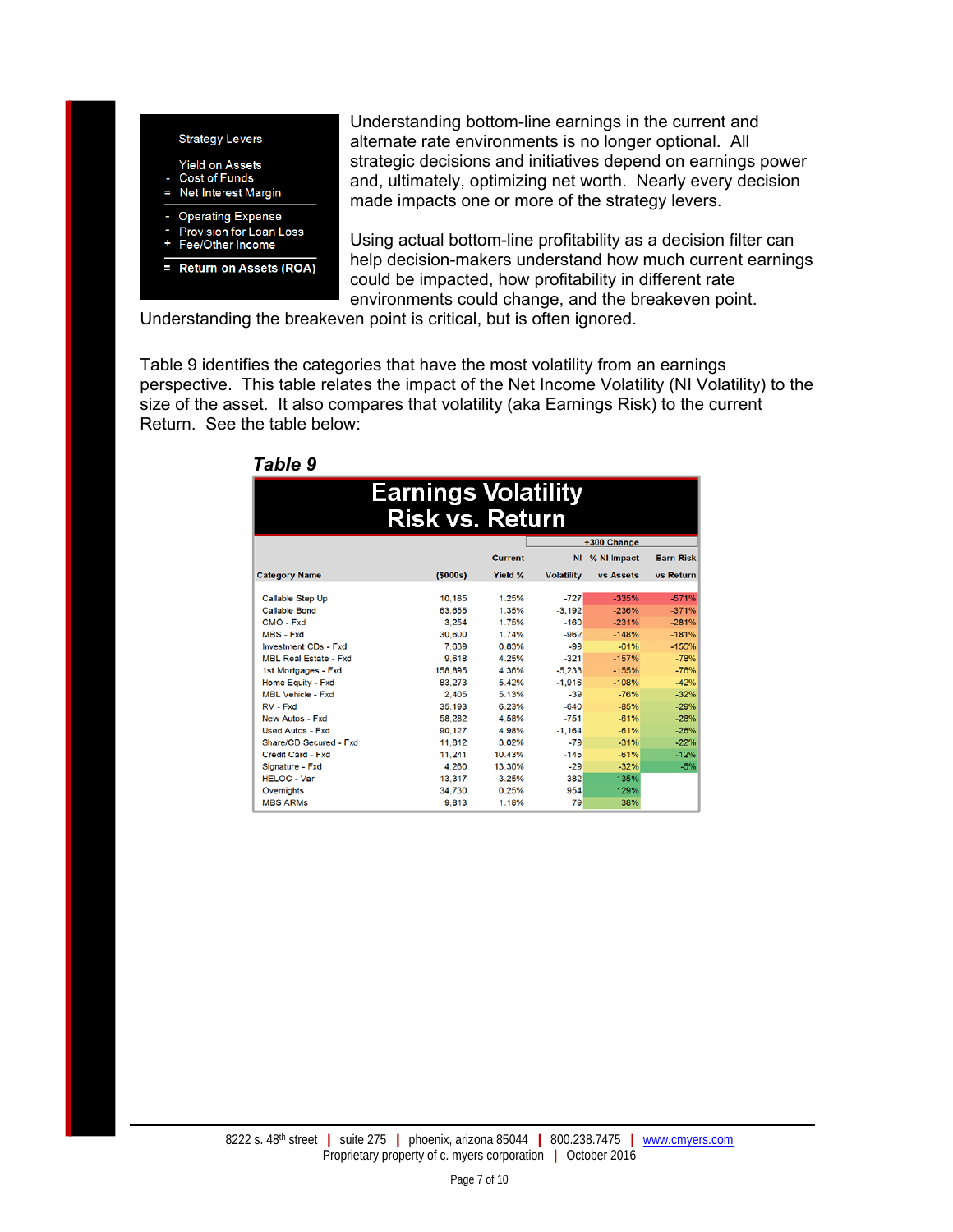If decisions are filtered using this view, Solution 3 reveals the following results:

 *Table 10―Solution 3* 

|                                         | Risk Snapshot Comparison - Over 4 Years<br>Case 151B, Solution 3: Sell Assets Based on Earnings Volatility, \$ in Thousands<br>Scenario Representing Current Market Rates = 0002, Rates Change Over 12 Months<br>Net Worth \$66,974 = 10.2%, Established Minimum Net Worth \$46.171 = 7.0% |       |                             |
|-----------------------------------------|--------------------------------------------------------------------------------------------------------------------------------------------------------------------------------------------------------------------------------------------------------------------------------------------|-------|-----------------------------|
|                                         | Before                                                                                                                                                                                                                                                                                     | After | Difference                  |
| <b>KEY INFORMATION</b>                  |                                                                                                                                                                                                                                                                                            |       |                             |
| Decision Model Case Name                |                                                                                                                                                                                                                                                                                            |       |                             |
| <b>Before</b>                           | <b>Base Case</b>                                                                                                                                                                                                                                                                           |       |                             |
| After                                   | Solution 3: Sell Assets Based on Earnings Volatility                                                                                                                                                                                                                                       |       | $-$ \$860K/yr               |
| Current Scenario                        | 0002                                                                                                                                                                                                                                                                                       | 0002  | NI on a<br><b>\$660M CU</b> |
| <b>EARNINGS</b>                         |                                                                                                                                                                                                                                                                                            |       |                             |
| <b>Beginning Position ROA</b>           | 1.08                                                                                                                                                                                                                                                                                       | 0.96  | (0.13)                      |
| First Negative ROA: Short-term rates at | 3%                                                                                                                                                                                                                                                                                         | 5%    | 2%                          |
| <b>NET WORTH RATIO</b>                  |                                                                                                                                                                                                                                                                                            |       |                             |
| Beainning Position Net Worth            | 10.20                                                                                                                                                                                                                                                                                      | 10.15 | (0.05)                      |
| Long-Term Net Worth At Risk (0505)      | 2.51                                                                                                                                                                                                                                                                                       | 0.88  | (1.63)                      |
| Long-Term Net Worth Not At Risk (0505)  | 7.69                                                                                                                                                                                                                                                                                       | 9.27  | 1.58                        |
| Falls Below Established Minimum         |                                                                                                                                                                                                                                                                                            |       |                             |
| Short-term rates at                     | 6%                                                                                                                                                                                                                                                                                         | 8%    | 2%                          |
| Falls Below Well Capitalized:           |                                                                                                                                                                                                                                                                                            |       |                             |
| Short-term rates at                     | 6%                                                                                                                                                                                                                                                                                         | 8%    | 2%                          |

By evaluating risk through the earnings window, the credit union would still give up some earnings in the current rate environment; 13 bps in this example. That's still a sacrifice, giving up roughly \$860K in earnings today.

However, the credit union would still make almost a 1% ROA, while the first negative ROA moves from 3% to 5% short-term rates. From a net worth standpoint, the credit union reduced Long-Term Net Worth at Risk by 163 bps. For every basis point of earnings given up, the credit union would reduce Long-Term Net Worth at Risk by ~12 bps. So Solution 3 has a risk reduction to ROA impact of 12 to 1.

Tables 11 and 12 compare the three solutions outlined above.

| <b>Potential Action</b> | NW at Risk Reduction (bps) | <b>Current ROA Reduction (bps)</b> |
|-------------------------|----------------------------|------------------------------------|
| Solution 1              |                            |                                    |
| Solution 2              |                            |                                    |
| Solution 3              |                            |                                    |

Table 11 Net Worth at Risk Reduction vs Current ROA Reduction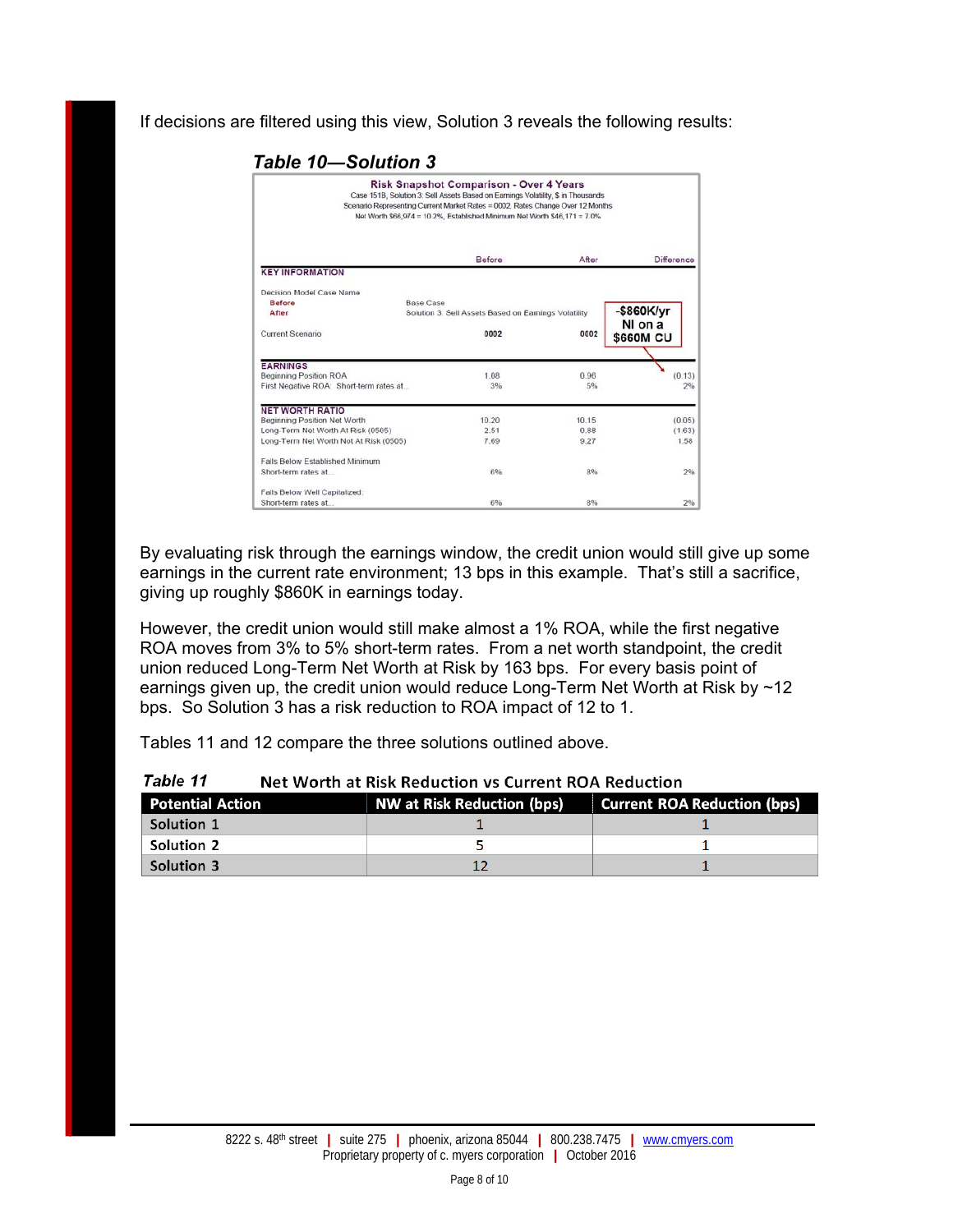### *Table 12*

| <b>Comparison</b>                                                           |          |                                                 |                                                    |                                                    |  |  |  |  |  |  |
|-----------------------------------------------------------------------------|----------|-------------------------------------------------|----------------------------------------------------|----------------------------------------------------|--|--|--|--|--|--|
| <b>Evaluating Risk/Return Trade-Offs</b><br><b>Of Risk Mitigation Tools</b> |          |                                                 |                                                    |                                                    |  |  |  |  |  |  |
|                                                                             | Base     | Solution 1<br>+300 NEV<br><b>Largest Losses</b> | Solution 2<br>Risk vs. Return<br>Yld vs +300 Value | Solution 3<br><b>Earnings Volatility</b><br>$+300$ |  |  |  |  |  |  |
| <b>EARNINGS</b>                                                             |          |                                                 |                                                    |                                                    |  |  |  |  |  |  |
| <b>Beginning Position ROA</b>                                               | 1.08     | 0.47                                            | 0.60                                               | 0.96                                               |  |  |  |  |  |  |
| First Negative ROA: Short-term rates at                                     | 3%       | 2%                                              | 7%                                                 | 5%                                                 |  |  |  |  |  |  |
| <b>NET WORTH RATIO</b>                                                      |          |                                                 |                                                    |                                                    |  |  |  |  |  |  |
| <b>Beginning Position Net Worth</b>                                         | 10.20    | 10.00                                           | 10.05                                              | 10.15                                              |  |  |  |  |  |  |
| Long-Term Net Worth Not At Risk (0505)                                      | 7.69     | 8.19                                            | 9.77                                               | 9.27                                               |  |  |  |  |  |  |
| Falls Below Well Capitalized:                                               |          |                                                 |                                                    |                                                    |  |  |  |  |  |  |
| Short-term rates at                                                         | 6%       | 7%                                              | 11%                                                | 8%                                                 |  |  |  |  |  |  |
| <b>NET ECONOMIC VALUE (SHARES AT PAR)</b>                                   |          |                                                 |                                                    |                                                    |  |  |  |  |  |  |
| Volatility +300                                                             | (89.95%) | $(49.90\%)$                                     | $(49.92\%)$                                        | (75.79%)                                           |  |  |  |  |  |  |
| NEV Ratio +300                                                              | 1.06%    | 5.09%                                           | 5.09%                                              | 2.53%                                              |  |  |  |  |  |  |

In comparing these different solutions, it becomes clear that Solution 1, which is based on economic value, sacrifices the most from an overall profitability and risk to net worth perspective. Note that Solution 3 evaluates the decision based on earnings volatility and does not solve for the 50% volatility in the economic value. However, from a long-term profitability perspective, the credit union gives up far less in earnings while still maintaining a solid risk profile.

When asked what they would choose, people are often evenly split between Solution 2 and Solution 3, depending on their personal appetite for risk and decision-drivers. Solution 1 is never selected.

## **Moving Forward**

As you evaluate your profitability profile, risk profile, and trade-offs of various options, it is beneficial to have a meaningful discussion with key stakeholders to determine the primary decision drivers that will be used. As hard as it may be, ranking decision drivers is an invaluable component and helps bring more clarity to the decision-making process.

It is also important to make sure that appropriate tools are in place to evaluate complex decisions. **While the solutions focus on reducing risk, the same powerful process and tools can be used to evaluate options for increasing earnings.**

There is no one right set of decisions but the impact of the trade-offs can be significant. Make sure decision-makers are fully informed before making decisions about material changes to the financial structure. It is equally important to make sure that all of the factors that impact profitability are included.

If you would like to learn more, or if you have questions, please contact us at 800.238.7475.